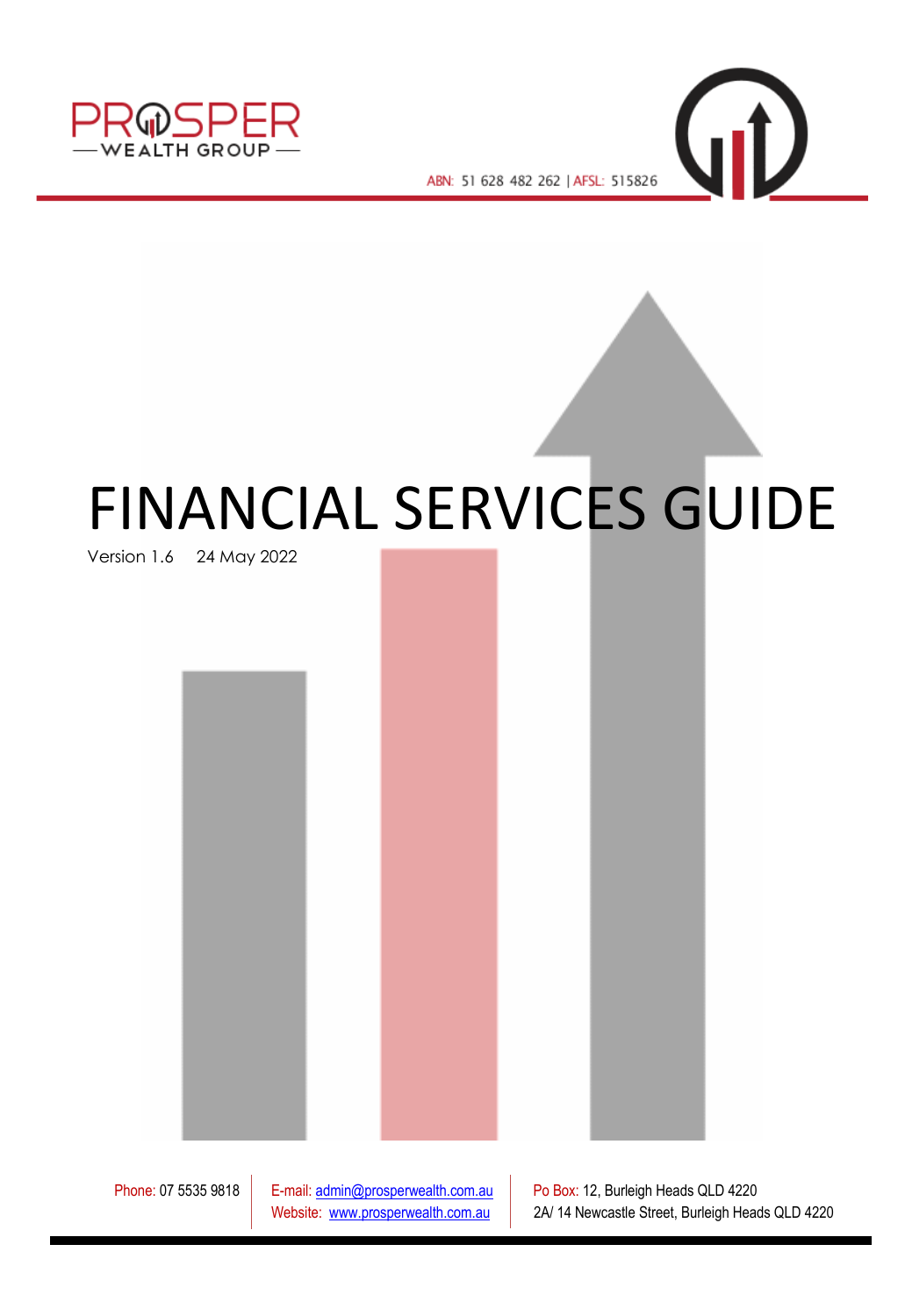# **About your Advisor and Prosper Wealth Group Pty Ltd ("PWG")**

# **About your advisor:**

Paul Richardson has been in the Financial Services industry since 2004 and began providing Financial Planning advice in 2009. Paul is passionate about helping his clients navigate their finances to achieve clarity, success in reaching their goals, and the financial freedom that allows them to enjoy life.

Paul can address all aspects of his client's financial lives from goal setting and budgeting, to strategies for debt reduction, investments, superannuation and insurance.

# **Education**:

2004 Bachelor of Business, Griffith University 2009 Diploma of Financial Services – Kaplan 2010 Advanced Diploma of Financial Services – International Institute of Technology 2011 Margin Lending & Geared Investments – Kaplan 2013 Direct Equities Accreditation - IPAC 2015 SMSF Accreditation – Terra Cordis & Now Infinity 2018 Certificate IV in Finance & Mortgage Brokering – FARSTA

# **Background:**

Your Adviser Paul Richardson - Authorised Representative Number 334101 is an Authorised Representative of Prosper Wealth Group Pty Ltd (PWG). PWG holds Australian Financial Services Licence (AFSL) number 515826 and has authorised the creation of this Financial Services Guide or FSG.

Your advisor through PWG has limited authority to provide advice on:

- Basic and non-basic deposit products
- Debentures, stocks and or bonds issued or proposed to be issued by a government.
- Life products including investment life insurance products as well as any products issued by a Registered Life Insurance Company
- Interests in managed investment schemes including investor directed portfolio services.
- Retirement savings accounts ("RSA") products (within the meaning of the Retirement Savings Account Act 1997)
- **Securities**
- Debt management
- Cash flow management
- **Superannuation**

# **Your Best Interests**

I will act in your best interests at all times and I am bound by the law and the Prosper Wealth Group's Code of Conduct. I am committed to providing you with quality financial advice and a wide choice of strategies, products and/or services to suit your individual circumstances.

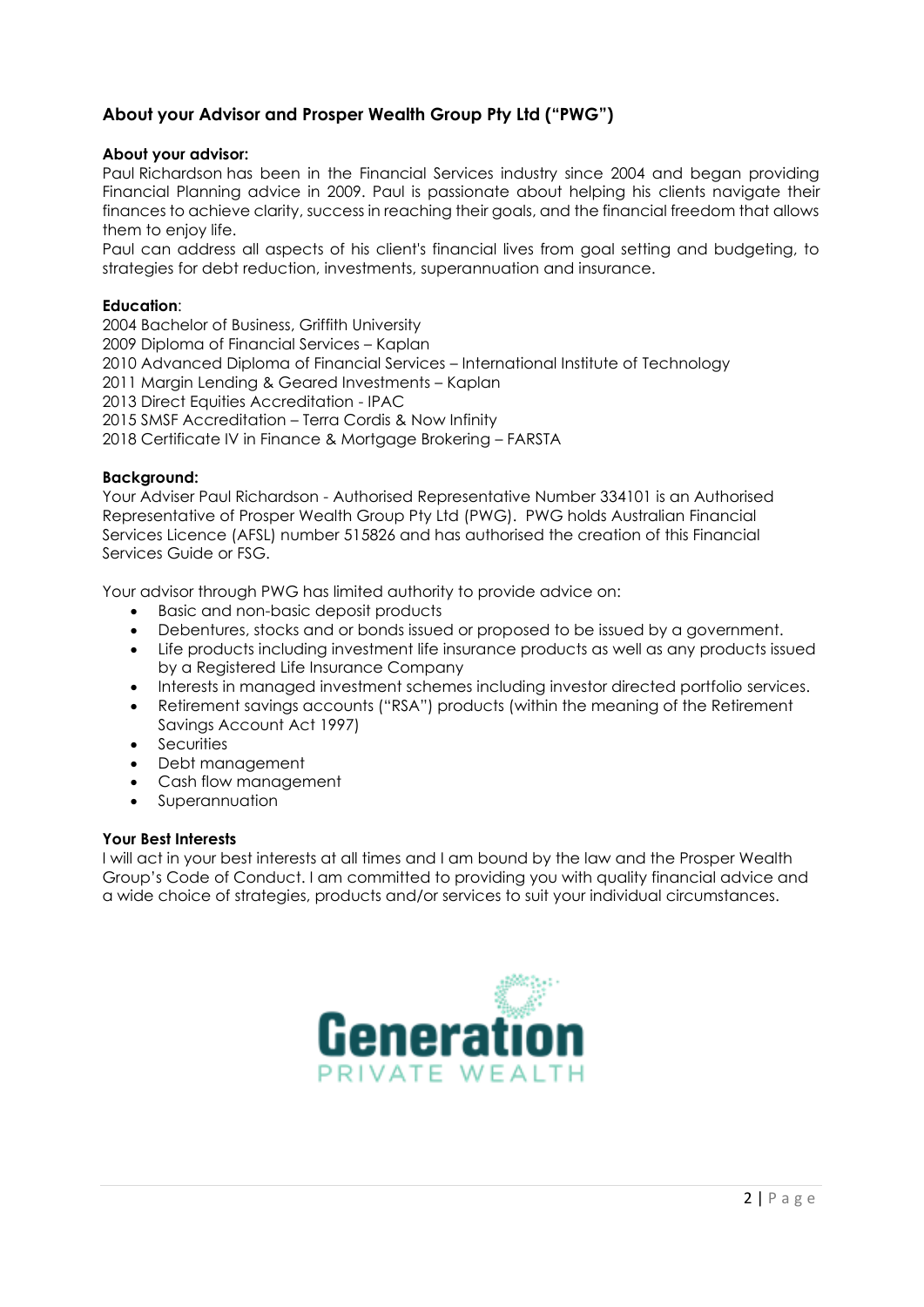## **Introduction**

This Financial Services Guide (FSG) is issued by Prosper Wealth Group Pty Limited (ABN 51 628 482 262 | AFSL 515826) on 24th May 2022. It explains:

- The products and services provided by Prosper Wealth Group
- Your adviser and their relationship with Prosper Wealth Group
- Other important information about the remuneration that we and relevant persons receive for our services and how we handle any complaints.

The purpose of this FSG is to provide you with sufficient information to help you make an informed decision about using our services. Please take the time to read this FSG carefully as this document forms part of our contract with you.

#### **Who is Prosper Wealth Group?**

Prosper Wealth Group Pty Limited (ABN 51 628 482 262) is the holder of Australian Financial Services Licence (AFSL) number 515 826.

Prosper Wealth Group can be contacted at: Address: 2A/ 14 Newcastle Street, Burleigh Heads QLD 220

Telephone: (07) 5535 9818 Email: [admin@prosperwealth.com.au](mailto:admin@prosperwealth.com.au)

#### **Prosper Wealth Group and your adviser**

When you engage with a financial adviser in Australia, to provide financial advice they need to either hold their own Australian Financial Services License (AFSL) or be authorised to provide advice through a licensee. Your adviser is authorised by Prosper Wealth Group. Prosper Wealth Group provides a range of services and support to its advisers such as technical, software, educational and administrative resources to assist them in providing you advice.

#### **Your adviser**

Your adviser may provide you with an Adviser Profile when they provide you with this FSG. Their Adviser Profile is an important document that sets out the services they can provide you and exactly what types of financial advice and other services we have authorised them to provide. It will also contain details of their Authorised Representative number to enable you to find out details about them from the Australian Securities and Investments Commission (ASIC) website.

#### **Services Prosper Wealth Group provides**

Prosper Wealth Group is licensed under the Corporations Act 2001 (Cth) to provide financial product advice and to deal in a range of financial products to retail and wholesale clients.

We are authorised to provide financial product advice for and deal in the following classes of financial products:

- Basic and non-basic deposit products
- Debentures, stocks and or bonds issued or proposed to be issued by a government.
- Life products including investment life insurance products as well as any products issued by a Registered Life Insurance Company
- Interests in managed investment schemes including investor directed portfolio services.
- Retirement savings accounts ("RSA") products (within the meaning of the Retirement Savings Account Act 1997)
- **Securities**
- Debt management
- Cash flow management
- **Superannuation**

#### **Lack of Independence**

In accordance with the Corporations Act 2001(RG 175), Prosper Wealth Group is not independent, impartial or unbiased because we receive commissions for the advice we provide on life risk insurance products.

#### **How does your adviser provide you advice?**

If your adviser provides you with personal advice that takes into account your objectives, financial situation or needs, you will receive a Statement of Advice (SOA).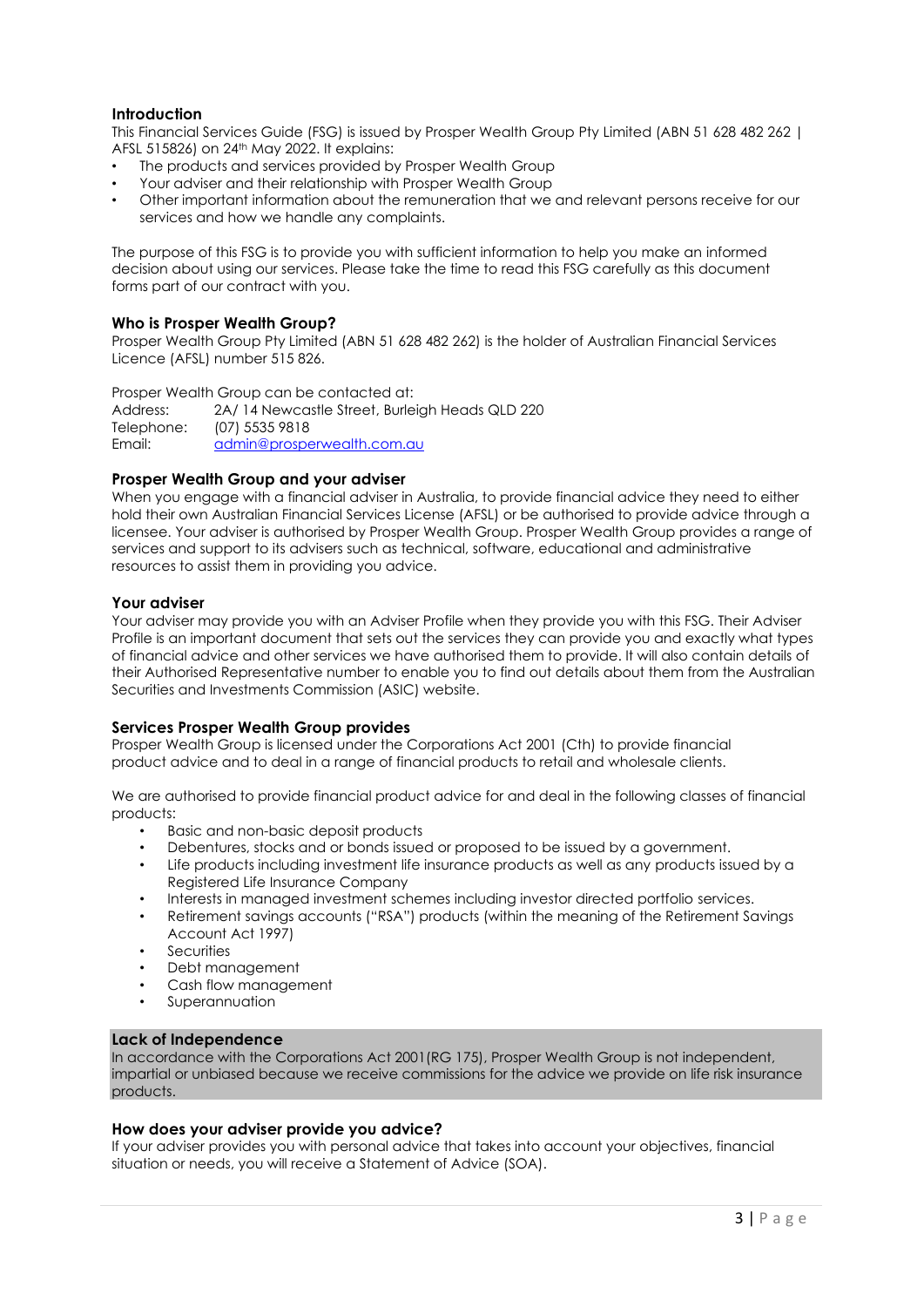The SOA will contain the advice, the basis on which it is given and more specific information about remuneration and any associations that may have influenced the provision of the advice by your adviser and other relevant persons.

If you receive further financial advice from your adviser they will present you with either:

- Another Statement of Advice, or
- A written Record of Advice (ROA).

You can request a copy of these by contacting your financial adviser any time up to seven years from the date the advice was provided. If your adviser recommends specific investment, insurance or other financial products to you, they must provide you with a relevant product disclosure statement (PDS) and/or product brochures that includes information to enable you to make an informed decision about a financial product, such as its key benefits, risks and costs associated with the product. Whenever you are provided with such documents you should read them carefully and in their entirety, and consult your adviser if you have any questions. You are not obliged to act on your adviser's advice, but if you do decide to follow their recommendations, they will help you complete the relevant documents to implement your financial strategy.

# **What do we and your adviser expect from you?**

For your adviser to be able to provide you with advice that is appropriate to your circumstances you need to:

- Provide them with accurate information so that they can provide advice that is in your best interests
- Read all support documents such as PDSs provided to you to make informed financial decision
- Inform your adviser of any changes that may influence the type of nature and advice they would provide and that is relevant to your current circumstances and future objectives
- Always keep them informed of your current contact details.

You may choose to not provide your adviser with some information. In such circumstances, you will need to consider the appropriateness of advice provided to you before you act upon the advice. You should carefully read any warnings contained in your advice document secondary purposes in circumstances where you would reasonably expect such use or disclosure.

Before providing advice, your adviser requires that you agree on the type and scope of advice to be provided. For example, you may seek advice on just superannuation, or just insurance, rather than a comprehensive strategic financial plan. This will generally be agreed to and documented in the 'Fact Find' document or a service agreement.

When you decide to act on advice provided to you, your formal consent to proceed with the advice is required. Generally, your adviser will require that you sign an Authority to Proceed (ATP). In signing an ATP, you will be confirming that you understand both the advice you have received and the benefits, risks and costs associated with the products or services recommended to you.

As a financial services provider, we and your adviser have an obligation under the Anti- Money Laundering and Counter Terrorism Financing Act to verify your identity and the source of any funds. This means that your adviser will ask you to present identification documents such as a passport and driver's license. They and we will also retain copies of this information. This information will be held securely. We and your adviser cannot provide you with services if you are unwilling to provide this information.

# **How are we and your adviser paid for the services provided?**

Your adviser may provide an introductory or initial meeting free of charge. After the first meeting, your adviser will discuss the fees and charges that will be applicable to your individual circumstances. Due to the varying nature of individual client situations, the fee your adviser charges for plan preparation, implementation and ongoing access to support and review services will vary. Your adviser will structure and disclose this on an individual basis. There are different styles of fees that your adviser may charge you and they will discuss the most appropriate method with you, prior to you proceeding with obtaining and implementing their advice.

#### *Fee for Service*

This fee is an agreed rate on an estimation of your adviser's timed costs and effort.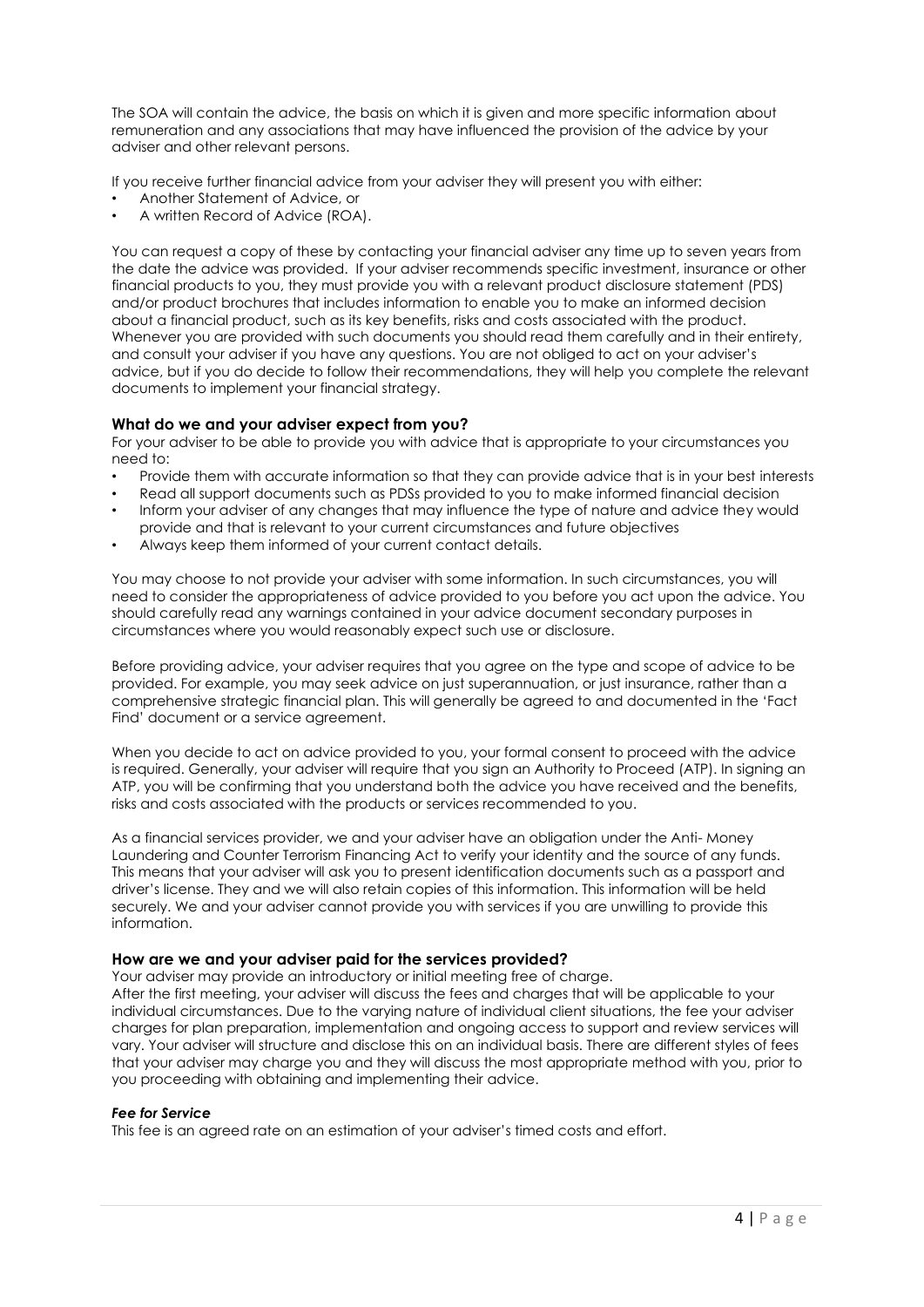#### *Hourly Rate*

Your adviser may charge an hourly rate for services and this will be discussed with you prior to proceeding.

#### *Ongoing Fee Arrangements*

If your adviser has an ongoing fee arrangement with you which exceeds 12 months, then you will receive a Fee Disclosure Statement (FDS) from them annually.

Your FDS will set out the fees you have paid, the services that they are contracted to provide and what they did provide (and or what you accessed) over that period. Additionally, every continuous year your adviser will send you an updated FDS and a consent notice requesting your authorisation to continue to provide services to you. You must provide your consent within 120 days of that notice in order for your adviser to continue to provide services to you.

#### **Combination of Fees and Commissions**

Full disclosure of all fees will be contained in the Statement of Advice that your adviser will prepare for you. However, you will not be charged unless you have agreed to engage their services. You can pay in the following ways:

- Deductions from your investment as a one- off and/or ongoing payment or in instalments
- Direct invoice for initial and ongoing advice
- Commission we (and therefore your adviser) may receive from a financial product provider when you commence an insurance contract
- A combination of the above

#### **Superannuation and investment products**

Your adviser may receive adviser service fees, or ongoing fees for the advice and services provided to you. Investment and superannuation product providers generally, deduct their costs from the investments. Some products or platforms have additional fees.

#### **Life insurance products**

Your adviser may receive up-front commission of up to 66% (inclusive of GST) of your first annual insurance premium for arranging your cover. After the first year, your advisor can receive an ongoing annual commission of up to 22% (inclusive of GST) of your annual insurance premium. Note that where commissions are the same for initial upfront and ongoing annual commission (i.e. level commissions) the above commission caps do not apply.

These commission payments are made by the relevant product issuers and are not an additional cost to you. However, your adviser may charge a fee for the initial advice and ongoing adviser services fees. Insurers can deduct premiums directly from you or from your superannuation account balance.

#### **Non-monetary benefits**

These benefits are discretionary in nature and relate to future events. It is therefore not possible to provide an estimated dollar value on these benefits at this point in time. Advisers may receive benefits from associated Prosper Wealth Group companies or product providers such as:

- Educational conferences and seminars
- IT software or support
- Non-monetary benefits such as business lunches, tickets to sporting and cultural events, or other minor benefits. However, these benefits cannot be accepted on a frequent or regular basis or over the value of \$300.

Each adviser must keep a register of benefits receive. If you would like to see a copy of our registers, you can contact us or your adviser directly.

#### **How will I know what is payable?**

All fees and charges will be discussed and agreed between you and your adviser prior to providing and implementing their services. Any remuneration paid to Prosper Wealth Group, or your adviser for advice, or by a product provider that relates to a financial product recommendation, will be disclosed in the advice document provided to you. Unless otherwise noted, all fees are inclusive of GST.

#### **How fees are paid to Prosper Wealth Group and your adviser?**

Prosper Wealth Group initially receives all fees and distributes 100% to their advisors and their practices. All Authorised Representatives under Prosper Wealth Group's AFSL are charged a flat fee regardless of the size of the practice.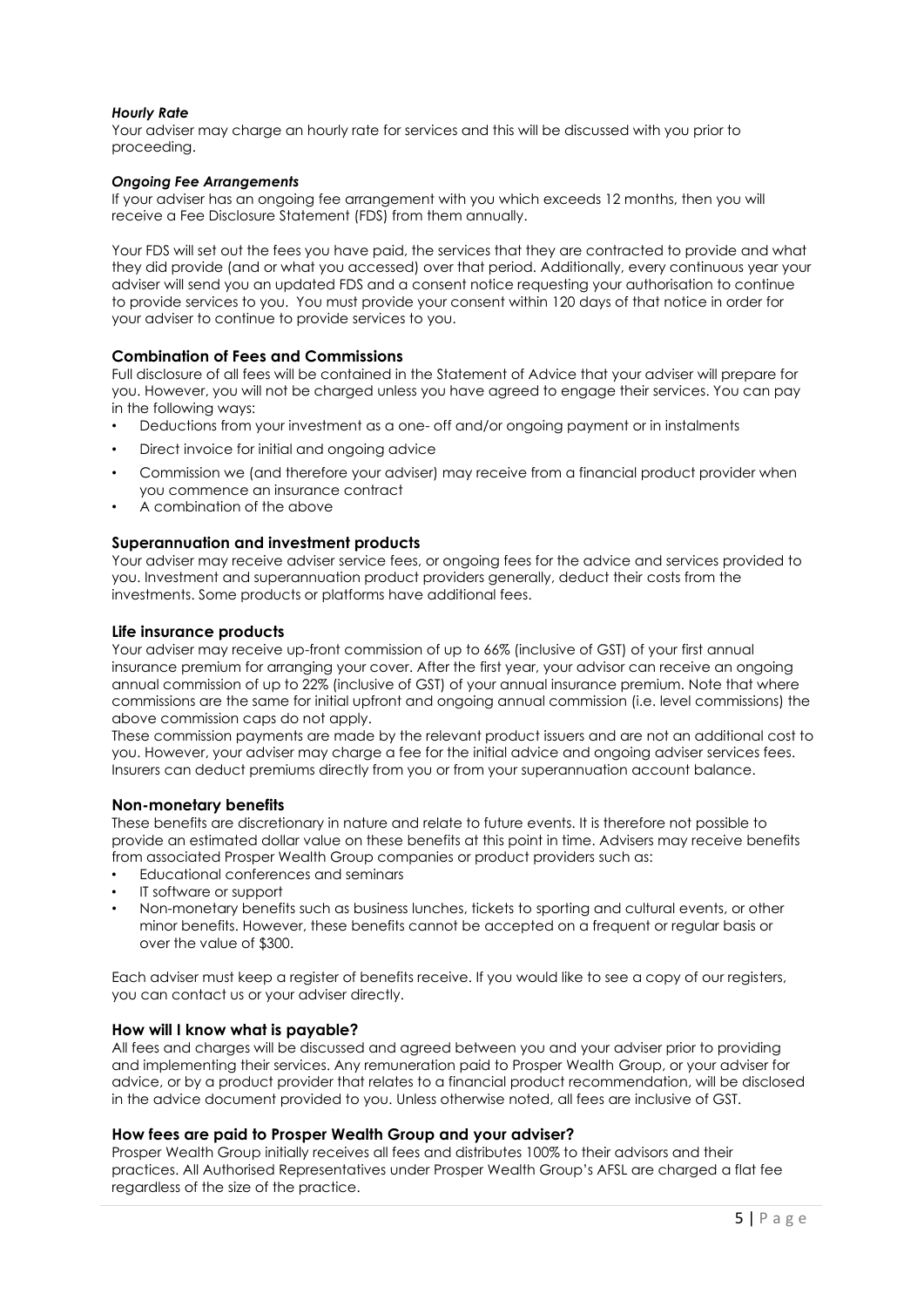Prosper Wealth Group does not demand any KPI's or sales targets from our Authorised Representatives.

## **Referral fees**

We or your adviser may pay a referral fee to a third-party for referrals. An example of a referrer would be an accountant, mortgage broker or solicitor who may introduce you to us or your adviser. The referral fee may be up to 50% of the net revenue generated from the referral. This fee is not payable by you.

Further information about referral fees, including our reasonable estimate of the amount of any fees payable and how it is calculated is available from your adviser or us on request and will be included in the Statement of Advice that your adviser will supply to you.

#### **Does Prosper Wealth Group have any relationships or associations with financial product issuers?**

Prosper Wealth Group Pty Limited is a wholly owned subsidiary of Ocean Isles Pty Limited (ABN 83 671 499 658).

#### **How do we protect your privacy?**

Prosper Wealth Group is committed to protecting your privacy. The purpose of our Privacy Policy is to ensure that you understand the ways in which we collect, maintain, use and disclose your personal information and how we comply with the Australian Privacy Principles. We and your adviser maintain a record of your personal profile that includes details of your investment objectives, financial situation and needs.

We and your adviser also maintain records of any recommendations made to you. If you wish to examine your file, you should ask your adviser (or us) so arrangements can be made for you to do so.

We are committed to implementing and promoting a privacy policy which will ensure the privacy and security of your personal information. A summary of our privacy policy is included in this FSG.

#### **What if I have a complaint?**

We are committed to ensuring that your adviser provides you with quality advice. This commitment extends to providing accessible complaint resolution mechanisms should you be dissatisfied with the service you receive.

If you have any complaint about the service provided to you, you should take the following steps:

- Contact your adviser and tell your adviser about your complaint. Most issues occur through miscommunication and it is our adviser's responsibility to ensure you have an understanding of what is happening, including the strategies, products and services they provide you. We encourage you to contact your adviser first.
- If your complaint is not satisfactorily resolved within 5 days please contact Prosper Wealth Group by phone or mail or using the address details provided in this FSG or email [compliance@prosperwealth.com.au.](mailto:compliance@prosperwealth.com.au)

We will endeavour to resolve your complaint quickly and fairly. If you are dissatisfied with the outcome, you have the right to lodge a complaint with the Australian Financial Complaints Authority, an approved external dispute resolution scheme, of which Prosper Wealth Group is a member. Address and contact details are as follows:

#### **Australian Financial Complaints Authority**

|            | GPO Box 3, Melbourne VIC 3001 |
|------------|-------------------------------|
| Telephone: | 1800 931 678                  |
| Email:     | info@afca.org.au              |
| Website:   | www.afca.org.au               |

The Australian Securities & Investments Commission (ASIC) also has a free call Info line on 1300 300 630 that you may use to make a complaint or obtain information about your rights.

#### **What kind of compensation arrangements do we have?**

Prosper Wealth Group confirms that it has arrangements in place to ensure it continues to maintain Professional Indemnity insurance in accordance with S912B of the Corporations Act 2001. This insurance also covers the conduct of financial advisers who were authorised by us at the time of your complaint but are no longer representatives of Prosper Wealth Group.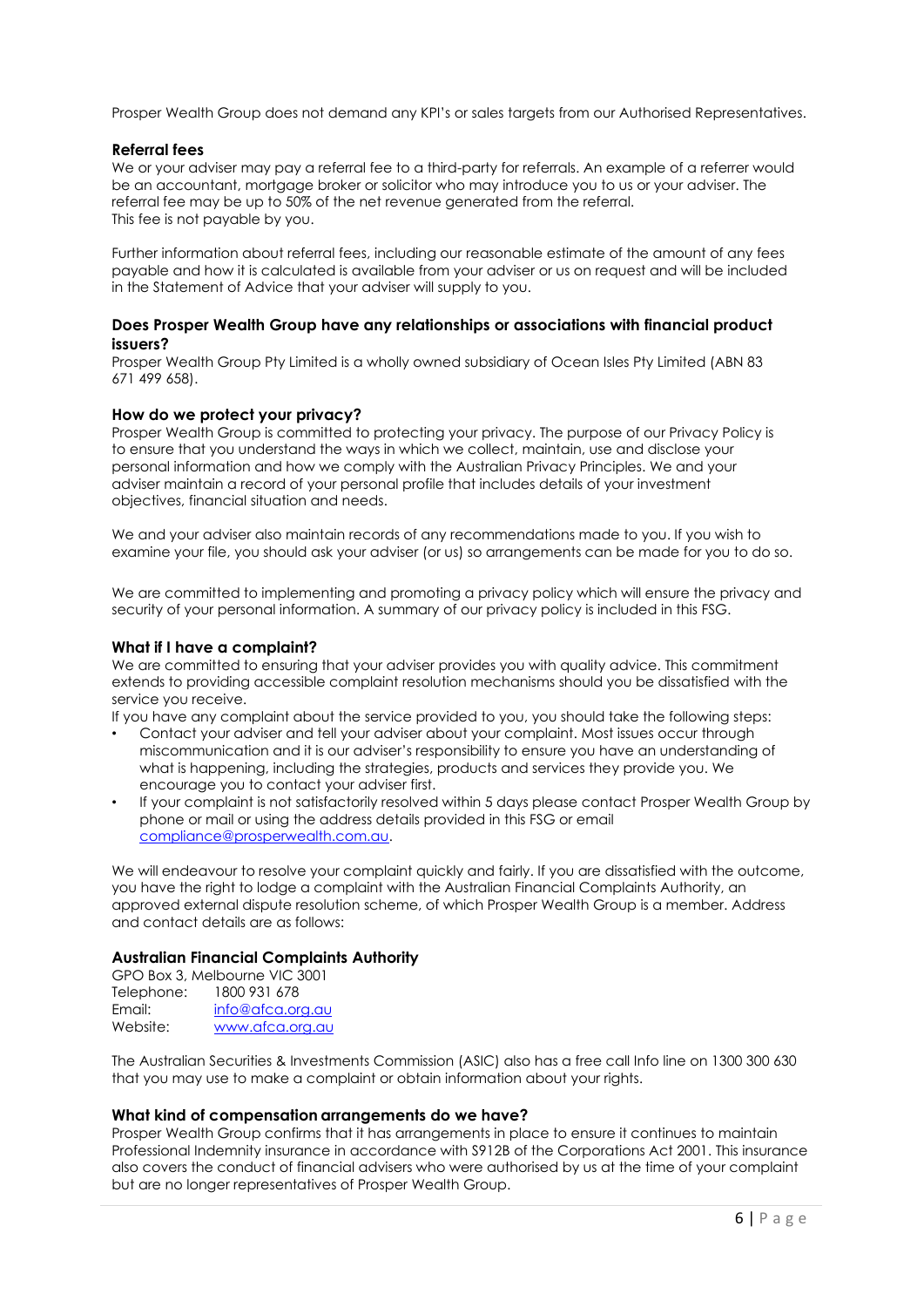# **Summary of our Privacy Policy**

Our full Privacy Policy can be located on our website[: http://www.prosperwealth.com.au/](http://www.prosperwealth.com.au/)

#### **Our Commitment**

At Prosper Wealth Group, we recognise that your privacy is important. We are committed to providing you with the highest levels of client service. The Privacy Amendment (Enhancing Privacy Protection) Act 2012 (Act) sets out a number of Australian Privacy Principles (APPs). Our aim is to both support and ensure that we comply with these principles.

#### **Disclosure**

We are subject to certain legislative and regulatory requirements which necessitate us obtaining and holding detailed information which personally identifies you and/or contains information or an opinion about you. In addition, our ability to provide you with comprehensive financial advice and services is dependent on us obtaining certain personal information about you, which may include:

- Your name, contact details, date of birth, tax file number
- Information regarding your dependents and family commitments
- Your occupation, and employment history
- Your financial needs and objectives
- Your assets, liabilities, income, expenses insurances, and social security entitlements
- Credit card and banking details

We will destroy or de-identify your personal information when it is no longer required.

#### **Access and Correction**

You may access the personal information we retain and request corrections. This right of access is subject to some exceptions allowed by law. We will not provide you access to personal information which would reveal any confidential formulae or the detail of any in- house evaluative decisionmaking process but may instead provide you with the result of the formulae or process or an explanation of that result.

Prosper Wealth Group reserves the right to charge a fee for searching for and providing access to your personal information. In the event we refuse you access to your personal information, we will provide you with an explanation for that refusal.

We will endeavour to ensure that at all times the personal information about you that we hold is up to date and accurate. The accuracy of the personal information is dependant to a large degree on the information you provide and you should advise us if there are any errors in your personal information.

#### **Privacy Complaints**

If you wish to complain about any breach or potential breach of this privacy policy or the National Privacy Principles, you should contact us by any of the methods contained in this policy statement and request that your complaint be directed to the Privacy Officer. Your complaint will be considered within 30 days and responded to accordingly. It is our intention to use our best endeavours to resolve any complaint to your satisfaction, however, if you are unhappy with our response, you are entitled to contact the Office of the Privacy Commissioner who may investigate your complaint further.

#### **Openness**

We may use and disclose personal information for the purposes for which it was provided or secondary purposes in circumstances where you would reasonably expect such use or disclosure.

Prosper Wealth Group may use the personal information collected from you for the purpose of providing you with direct marketing material such as articles that may be of interest to you. You may, by contacting us by any of the methods detailed in this policy statement, request not to receive such information and we will give effect to that request. Please allow two weeks for your request to be actioned.

#### **Collection**

Our main purposes for collecting personal information are to facilitate financial services advice and to update our records. At or before the time we collect personal information from you we will take reasonable steps to inform you why we are collecting that personal information, who else we might disclose that personal information to and what may happen if you do not provide personal information to us.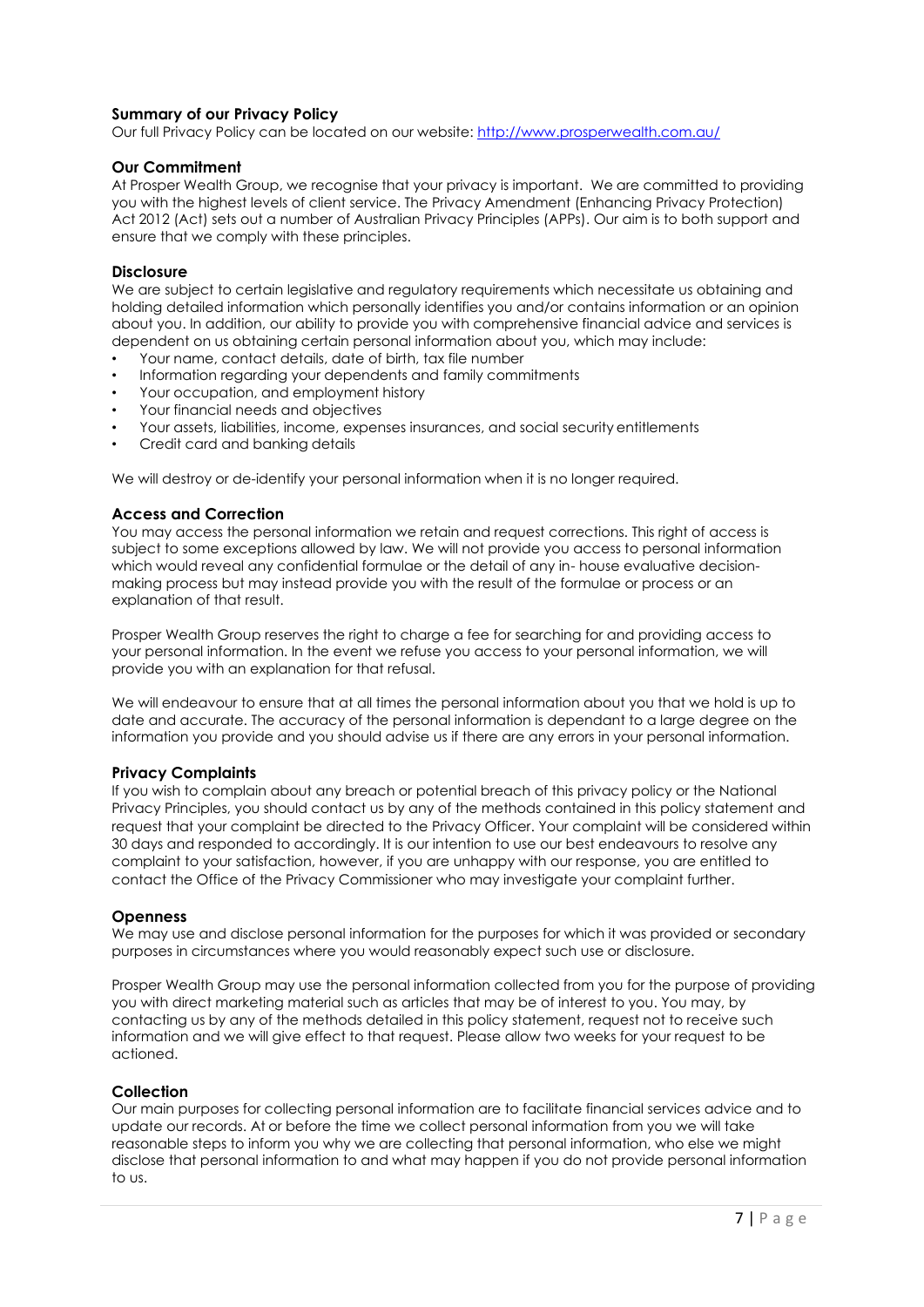## **Data Security**

We take reasonable steps to protect the information we retain from misuse, loss and from unauthorised access, modification or disclosure. We will not retain any of your information for any longer than it is required by us, except to satisfy statutory requirements of the Act.

We may disclose personal information to third parties or external contractors carrying out functions and duties for and on behalf of Prosper Wealth Group. It is a condition of our agreement with each of our external contractors that they adopt and adhere to this privacy policy. The information we collect from you may also be disclosed to third parties if the disclosure is required by or permitted by law. You have a right to refuse us authorisation to collect information from a third party.

In the event that we or your adviser propose to sell a business of which you are a client, we or they may disclose your personal information to potential purchasers for the purpose of them conducting due diligence investigations. Any such disclosure will be made in confidence and it will be a condition of that disclosure that no personal information will be used or disclosed by them. In the event a sale is affected, we or your adviser may transfer your personal information to the purchaser of the business. As a client you will be advised of any such transfer.

#### **Identifiers**

In some circumstances we are required to collect unique identifiers, for example, your Medicare or tax file number. We will not use or disclose this information other than when required to do so by law or, or when consented to by you.

#### **Anonymity**

You may deal with us anonymously where it is lawful, practicable and reasonable to do so.

#### **Sensitive Information**

Without your consent, we will not collect sensitive information about you. Exceptions to this include where the information is required by law, or for the establishment, exercise or defence of a legal claim.

Further information on privacy in Australia may be obtained by visiting the website of the Office of the Australian Information Commissioner at [http://www.oaic.gov.au/.](http://www.oaic.gov.au/)

As a financial services organisation we are subject to certain legislative and regulatory requirements which necessitate us to obtain personal information about you, including s961B of the Corporations Act. We collect information about you for the purpose of reporting to AUSTRAC under the Anti-Money Laundering and Counter-Terrorism Financing Act 2006.

# **Contact Details**

Privacy Officer Address: 2A/ 14 Newcastle Street, Burleigh Heads QLD 4220 Phone: (07) 5535 9818 Email: [compliance@prosperwealth.com.au](mailto:compliance@prosperwealth.com.au)